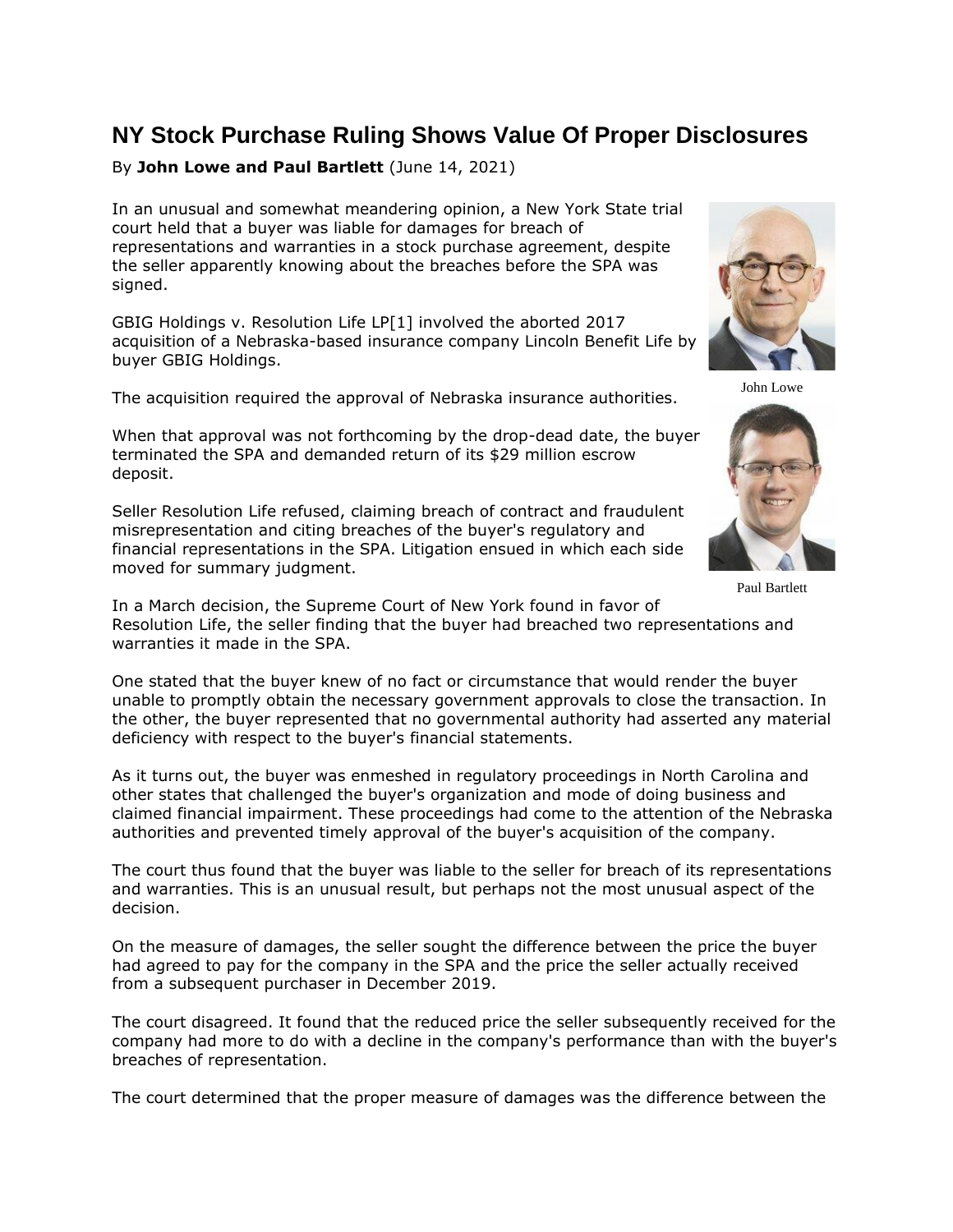price the buyer agreed to pay in the SPA and the second-place bid in the 2017 auction of the company  $-$  i.e., \$50 million plus prejudgment interest.

Not a bad payday, but not the hundreds of millions the seller was seeking. In reaching its conclusion, the court cites the seller's prior knowledge of the buyer's breaches of representations and its obligation under New York law to mitigate damages, though the link between these factors and the court's determination is far from clear.

The court refers to the seller's prior knowledge of the buyer's ongoing regulatory issues as "the arresting irony of this case." There is also Socratic irony in the court's failure to discuss how the seller's prior knowledge impacted its reliance on the buyer's representations or the buyer's liability on those representations.

Acquisition agreements often contain provisions stating that knowledge obtained by a party at any time does not impact the counterparty's liability for its representations and warranties.[2] There is no mention in the court's decision if the SPA contained such a provision.

While the reasoning in Resolution is sketchy and case citations scant, there are several takeaways under New York law to be gleaned from the decision.

While it is unusual for a buyer to make extensive representations in a cash transaction, if those representations are materially false, the buyer will be exposed to liability for damages. The buyer's counsel should carefully review those representations with the buyer to address this risk.

Moreover, under New York law, the seller's prior knowledge that the buyer's representations are false will not shield the buyer from liability. In CBS Inc. v. Ziff-Davis Publishing Co.,[3] the New York Court of Appeals held in 1990 that a party is entitled to rely on an express warranty in a contract and to be indemnified for its breach regardless of whether that party believed the warranty to be true.

The court in Resolution appears correct in rejecting the seller's espoused measure of damages—the difference between the SPA price and the subsequent resale price of the company.

In White v. Farrell,[4] a case involving a breach of a contract to purchase real estate, the New York Court of Appeals held in 2013 that the proper measure of damages was the difference, if any, between the contract price and the fair market value at the time of the breach.

The court stated that while a subsequent sale of the property might be evidence of that fair market value if it is proximate in time and market conditions have not changed, it is not controlling. In any event, in Resolution, the resale of the company took place two years after the SPA was signed.

In Ace Securities Corp. v. DB Structural Products Inc.,[5] the New York Court of Appeals held in 2015 that an action for breach of representations and warranties accrues at the time the representations and warranties are made.

Thus, under Ace Securities, the buyer's breach in Resolution occurred on Oct. 1, 2017, when it signed the SPA. Overlaying White v. Farrell on that breach, the measure of damages would be the difference between the SPA price and the fair market value on the date of the